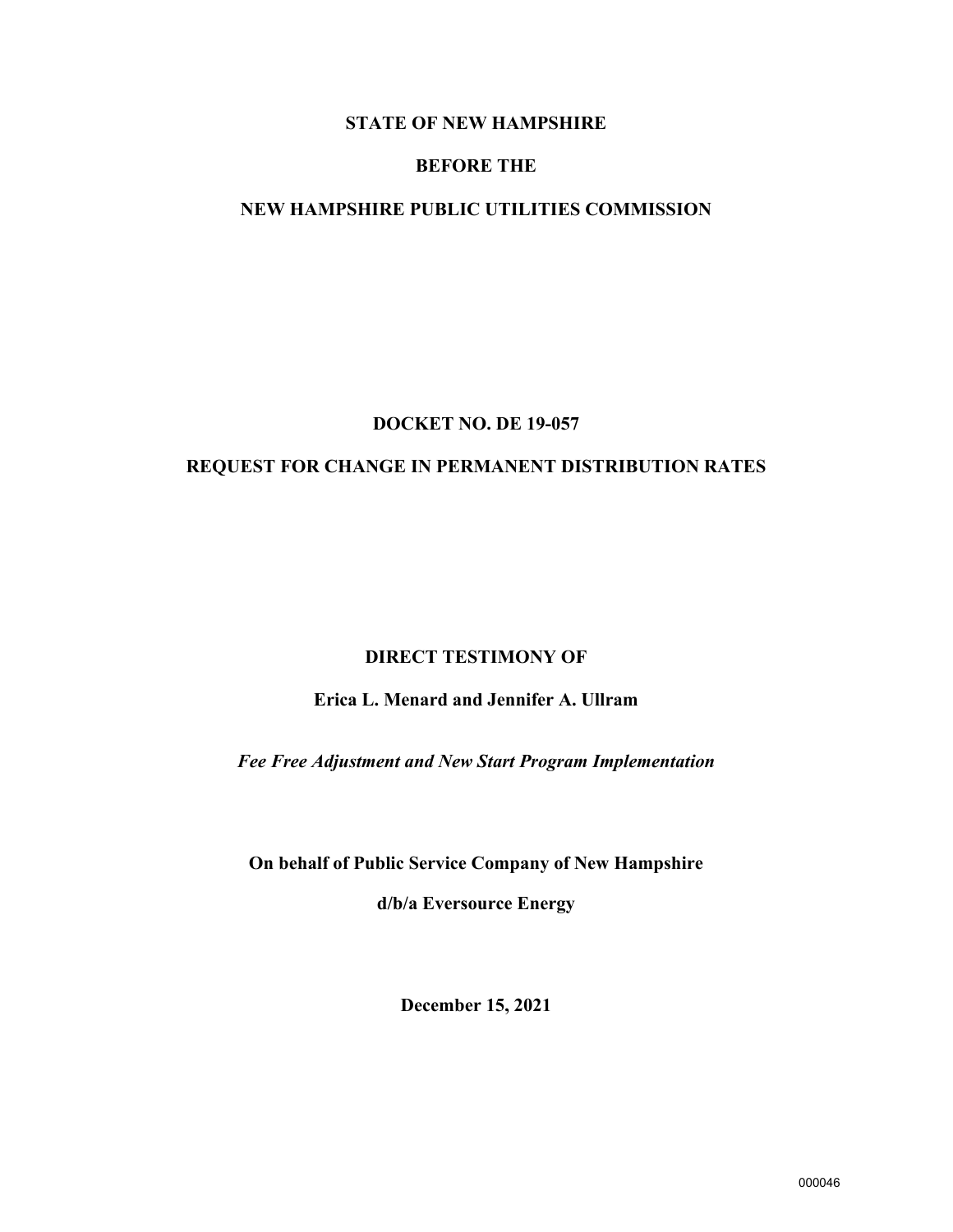# **TABLE OF CONTENTS**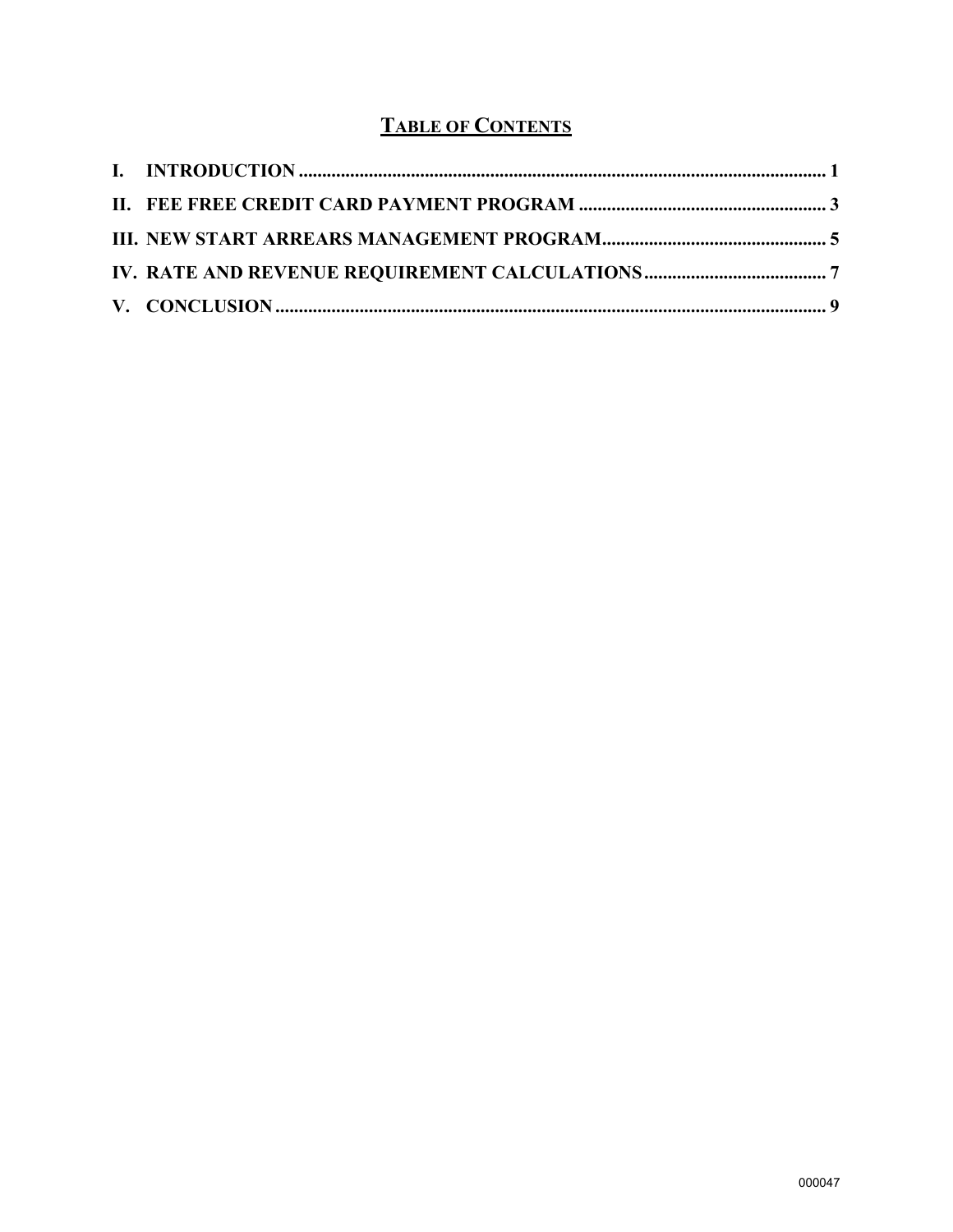Public Service Company of New Hampshire d/b/a Eversource Energy Docket No. DE 19-057 Testimony of Erica L. Menard and Jennifer A. Ullram December 15, 2021 Page 1 of 9

#### **STATE OF NEW HAMPSHIRE**

# **BEFORE THE NEW HAMPSHIRE PUBLIC UTILITIES COMMISSION**

#### **DIRECT TESTIMONY OF ERICA L. MENARD and JENNIFER A. ULLRAM**

## **PETITION OF PUBLIC SERVICE COMPANY OF NEW HAMPSHIRE d/b/a EVERSOURCE ENERGY REQUEST FOR CHANGE IN PERMANENT DISTRIBUTION RATES FEE FREE CREDIT CARD PAYMENT PROGRAM NEW START – ARREARS MANAGEMENT PROGRAM**

**December 15, 2021** 

**Docket No. DE 19-057 \_\_\_\_\_\_\_\_\_\_\_\_\_\_\_\_\_\_\_\_\_\_\_\_\_\_\_\_\_\_\_\_\_\_\_\_\_\_\_\_\_\_\_\_\_\_\_\_\_\_\_\_\_\_\_\_\_\_\_\_\_** 

#### <span id="page-2-0"></span>1 **I. INTRODUCTION**

| 2 Q. |  |  |  | Ms. Menard, please state your name, business address and position. |  |
|------|--|--|--|--------------------------------------------------------------------|--|
|------|--|--|--|--------------------------------------------------------------------|--|

- 3 A. My name is Erica L. Menard. My business address is 780 North Commercial Street,
- 4 Manchester, NH. I am employed by Eversource Energy Service Company as the Manager
- 5 of New Hampshire Revenue Requirements and in that position, I provide service to Public
- 6 Service Company of New Hampshire d/b/a Eversource Energy ("PSNH", "Eversource" or
- 7 the "Company").

#### 8 **Q. Have you previously testified before the New Hampshire Public Utilities**  9 **Commission (the "Commission")?**

10 A. Yes, I have provided testimony before the Commission on many prior occasions, including 11 Docket No. DE 19-057.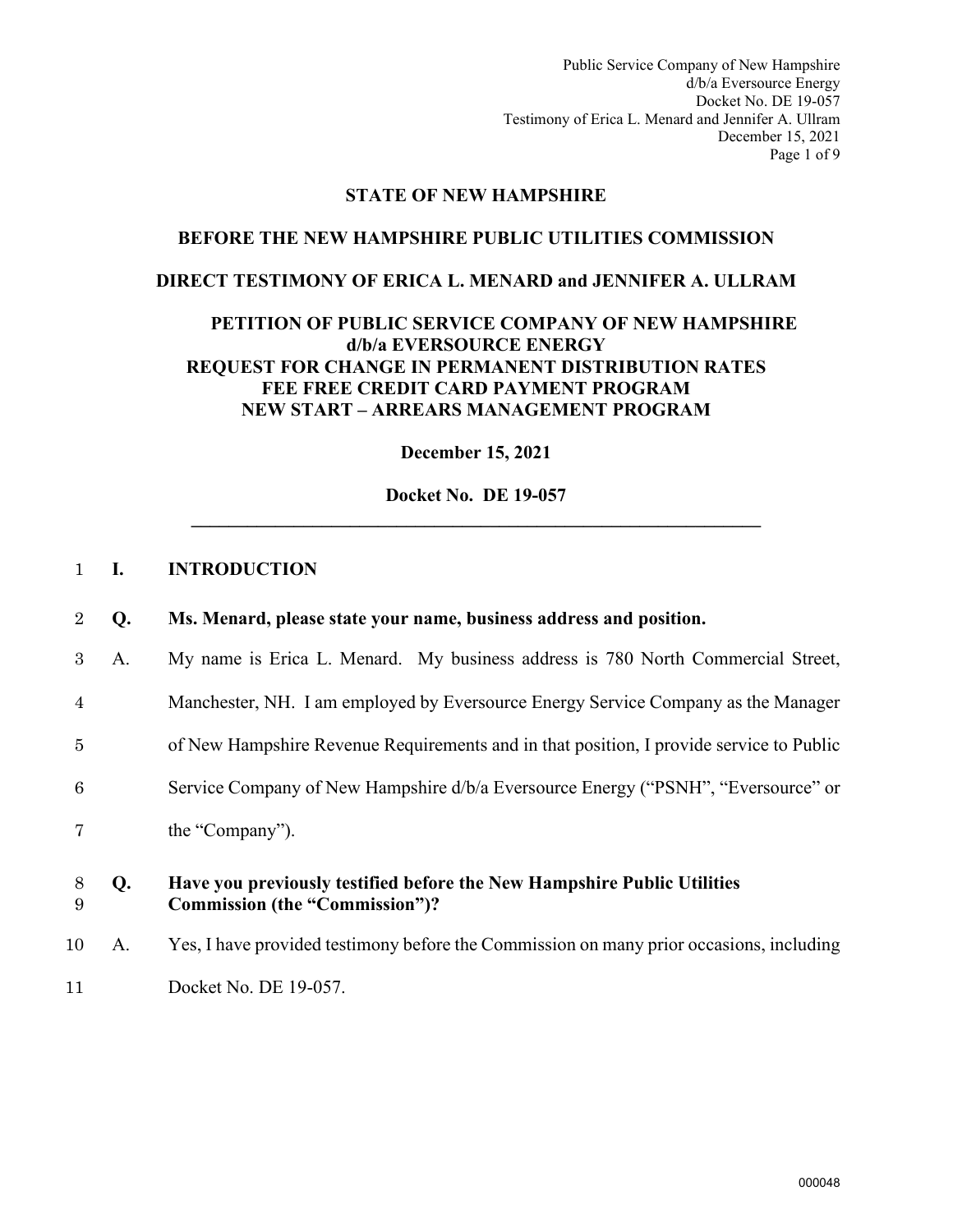Public Service Company of New Hampshire d/b/a Eversource Energy Docket No. DE 19-057 Testimony of Erica L. Menard and Jennifer A. Ullram December 15, 2021 Page 2 of 9

**Q. What are your current responsibilities?** A. I am currently responsible for the coordination and implementation of revenue requirements calculations for Eversource, as well as the filings associated with Eversource's Energy Service ("ES") rate, Stranded Cost Recovery Charge ("SCRC"), Transmission Cost Adjustment Mechanism ("TCAM"), System Benefits Charge ("SBC"), Regulatory Reconciliation Adjustment ("RRA") mechanism and Distribution Rates. **Q. Ms. Ullram, please state your name, business address and position.**  A. My name is Jennifer A. Ullram. My business address is 107 Selden Street, Berlin, Connecticut. I am employed by Eversource Energy Service Company as the Manager of Rates. **Q. What are your principal responsibilities in this position?**  A. As the Manager of Rates, I am responsible for activities related to rate design, cost of service and rates administration for Connecticut and New Hampshire electric and gas subsidiaries of Eversource Energy, including the Company. **Q. What is the purpose of your testimony?**  A. Our testimony addresses implementation of the adjustments to base distribution rates effective February 1, 2022 for cost recovery related to (1) the first year of the Fee Free Credit Card Payment ("FFCCP") program implementation; and (2) the implementation of the New Start Arrears Management Program ("NSAMP") and in accordance with Sections [1](#page-3-0)2.3 and 13.3,<sup>1</sup> respectively, of the October 9, 2020 Settlement Agreement ("Settlement"

<span id="page-3-0"></span>

Settlement, Bates pages 25-27.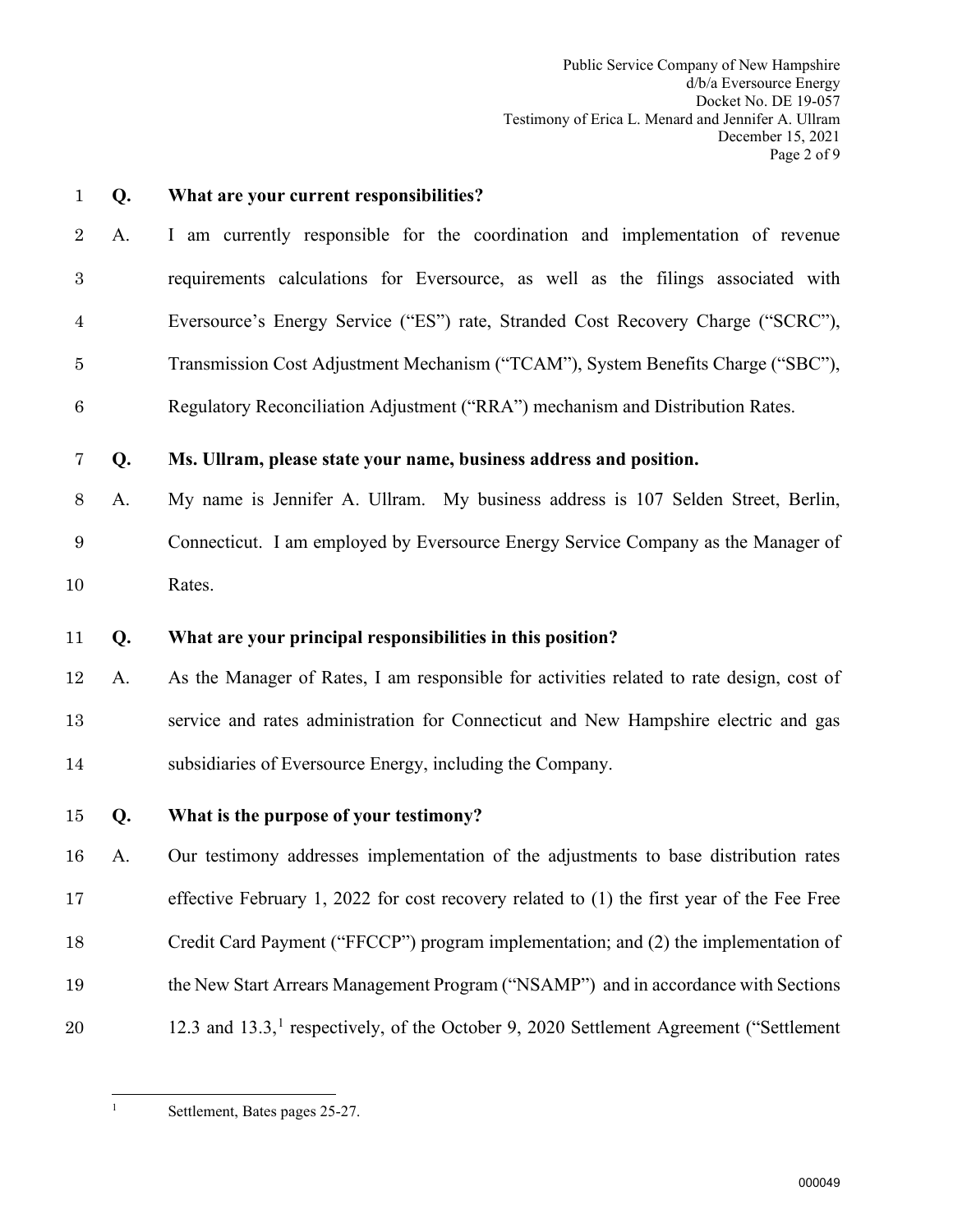- Agreement") approved by the Commission in Order No. 26,433 (December 15, 2020). This topic is addressed by Ms. Menard.
- In addition, Eversource has prepared bill impacts and tariff changes reflecting the recovery of \$1,077,356 in base distribution rates for implementation of the NSAMP per the terms of the Settlement Agreement. The bill impacts and tariff changes encompassing all rate changes are provided in Attachments ELM/JAU-3 and ELM/JAU-4. This topic is addressed by Ms. Ullram.
- 

# **Q. Please summarize the Company's request.**

A. Eversource's calculation of the base distribution rate for effect February 1, 2022 results in an overall increase of approximately 0.26 percent as shown in Attachment ELM/JAU-3, 11 page 6 line 19. As described in more detail in testimony below, the increase is driven by the planned incorporation of \$1,077,356 related to implementation of the NSAMP effective February 1, 2022. No rate change is being requested for the FFCCP program effective February 1, 2022.

# <span id="page-4-0"></span>**II. FEE FREE CREDIT CARD PAYMENT PROGRAM**

# **Q. Ms. Menard, please summarize the terms of the Settlement Agreement related to the Fee Free program costs.**

 A. As it relates to the FFCCP program, per the terms of Section 12.3 of the Settlement Agreement, effective January 1, 2021, Eversource began recovering \$375,000 of program- related costs annually related to the fee free credit card offering that will be reconciled at the time of Eversource's next base distribution rate case. If the actual costs resulting from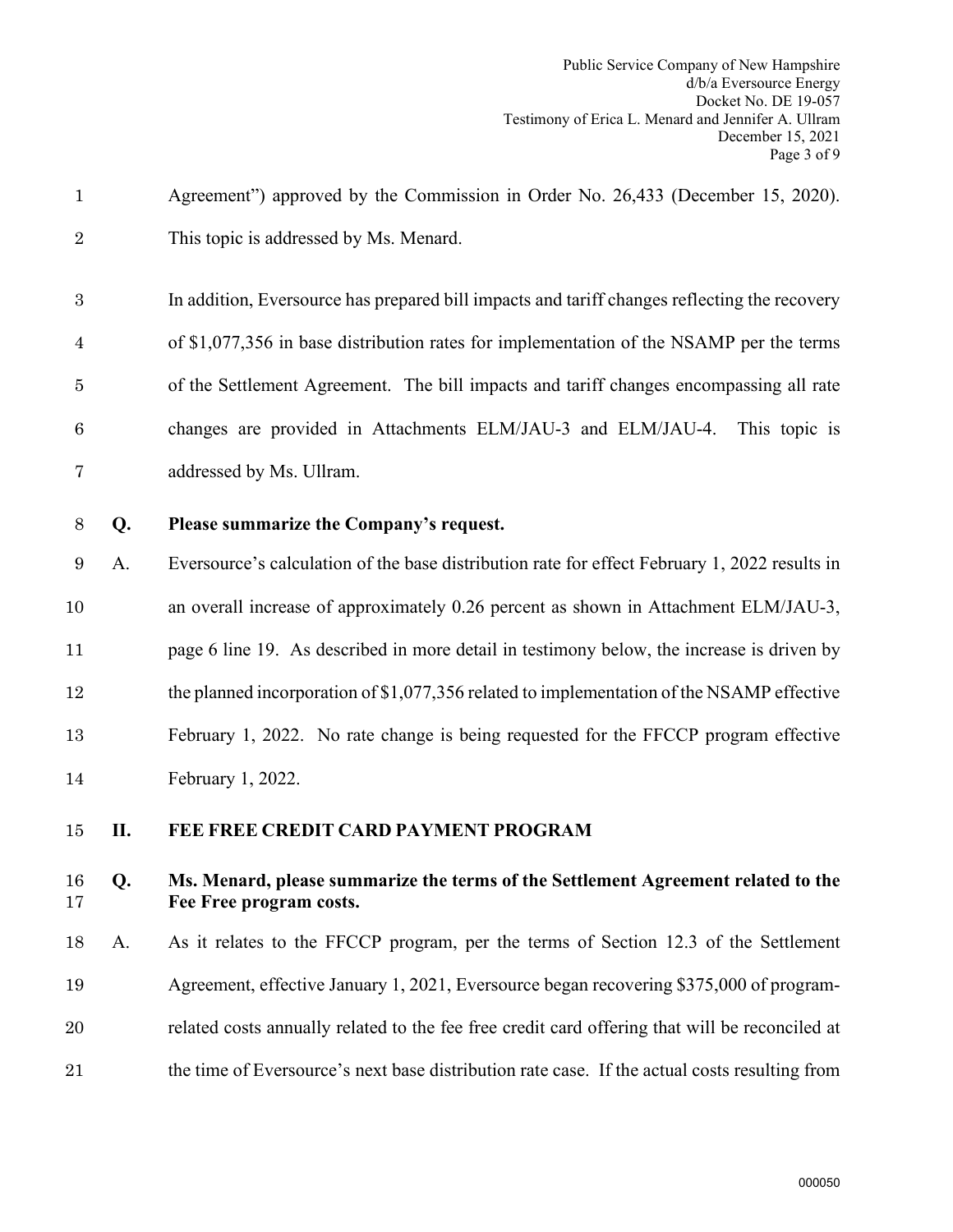| $\mathbf{1}$                                       |    | customers' adoption of the fee free option exceed the \$375,000 allowed in rates in the first                                                                                                                                                                                                                                                                                                                                                                                                                                                                                                         |
|----------------------------------------------------|----|-------------------------------------------------------------------------------------------------------------------------------------------------------------------------------------------------------------------------------------------------------------------------------------------------------------------------------------------------------------------------------------------------------------------------------------------------------------------------------------------------------------------------------------------------------------------------------------------------------|
| $\overline{2}$                                     |    | year, the Company shall increase the amount in rates to an amount reflecting the estimated                                                                                                                                                                                                                                                                                                                                                                                                                                                                                                            |
| 3                                                  |    | cost, but not more than \$520,500, effective February 1, 2022. Testimony describing the                                                                                                                                                                                                                                                                                                                                                                                                                                                                                                               |
| 4                                                  |    | first year of the FFCCP program is provided by Company witness Christopher Kishimoto.                                                                                                                                                                                                                                                                                                                                                                                                                                                                                                                 |
| $\bf 5$                                            |    | As described in Mr. Kishimoto's testimony, the first year of the FFCCP program is                                                                                                                                                                                                                                                                                                                                                                                                                                                                                                                     |
| 6                                                  |    | estimated to be approximately \$394,000. At this time, the Company proposes to not seek                                                                                                                                                                                                                                                                                                                                                                                                                                                                                                               |
| 7                                                  |    | a base distribution rate increase as the first-year estimate exceeds the amount in base rates                                                                                                                                                                                                                                                                                                                                                                                                                                                                                                         |
| 8                                                  |    | by under \$20,000. Instead, the Company proposes to reconcile these costs in its next rate                                                                                                                                                                                                                                                                                                                                                                                                                                                                                                            |
| 9                                                  |    | case rather than increase base distribution rates at this time.                                                                                                                                                                                                                                                                                                                                                                                                                                                                                                                                       |
| 10<br>11<br>12                                     | Q. | Please describe the detailed support for the calculation of the base distribution rate<br>recovery related to FFCCP program included on pages 1 and 2 of Attachment<br>ELM/JAU-1.                                                                                                                                                                                                                                                                                                                                                                                                                     |
| 13                                                 | A. | Consistent with Section 12.3 of the Settlement Agreement and Order No. 26,433, the                                                                                                                                                                                                                                                                                                                                                                                                                                                                                                                    |
| 14                                                 |    | Company has prepared Attachment ELM/JAU-1 to track the actual costs incurred from                                                                                                                                                                                                                                                                                                                                                                                                                                                                                                                     |
| 15                                                 |    | January 1, 2021 that exceed the base rate recovery amount of \$375,000 to demonstrate                                                                                                                                                                                                                                                                                                                                                                                                                                                                                                                 |
| 16                                                 |    | whether an increase to base distribution rates is warranted at this time. Section 12.3 of the                                                                                                                                                                                                                                                                                                                                                                                                                                                                                                         |
| 17                                                 |    |                                                                                                                                                                                                                                                                                                                                                                                                                                                                                                                                                                                                       |
|                                                    |    | Settlement states the following:                                                                                                                                                                                                                                                                                                                                                                                                                                                                                                                                                                      |
| 18<br>19<br>20<br>21<br>22<br>23<br>24<br>25<br>26 |    | The Company may recover \$375,000 of program-related costs in<br>base rates annually beginning January 1, 2021, subject to<br>reconciliation at the time of the Company's next rate case, with<br>carrying charges on the over- or under-recovered balance calculated<br>using the Prime Rate. If the actual costs resulting from customers'<br>adoption of the fee free option exceed the \$375,000 allowed in rates<br>in the first year, the Company shall increase the amount in rates to<br>an amount reflecting the estimated cost, but not more than \$520,500,<br>effective February 1, 2022. |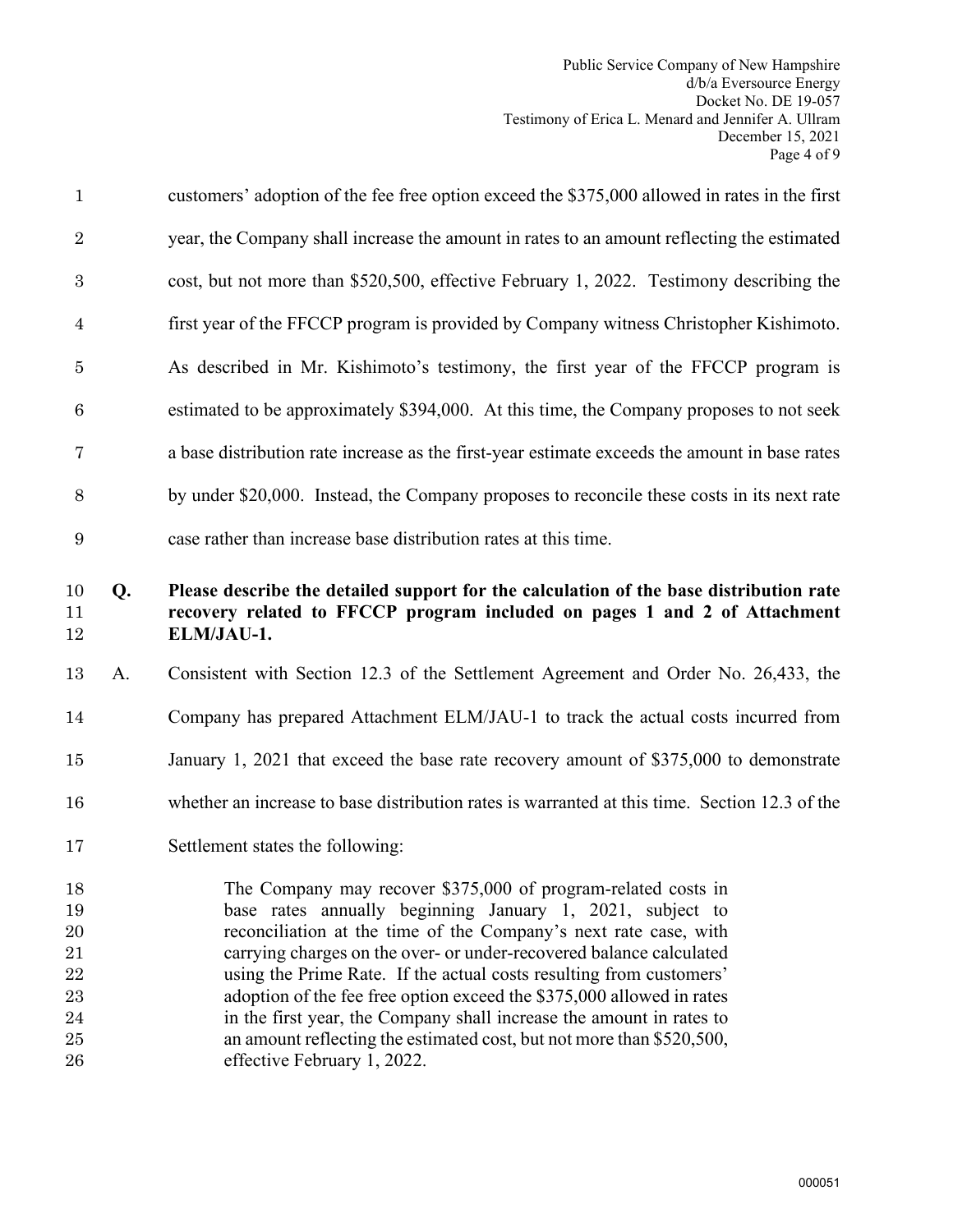<span id="page-6-0"></span>

| $\mathbf{1}$              |    | Consistent with the Commission's approval of the Settlement Agreement, Attachment                             |
|---------------------------|----|---------------------------------------------------------------------------------------------------------------|
| $\overline{2}$            |    | ELM/JAU-1, Page 1 reflects the variance between the base distribution recovery amount                         |
| $\boldsymbol{3}$          |    | of \$375,000 effective January 1, 2021 and the first year actual/estimated costs of the                       |
| $\overline{4}$            |    | FFCCP program. Attachment ELM/JAU-1 reflects the reconciliation of FFCCP program                              |
| $\bf 5$                   |    | related costs in base distribution rates that will be maintained until the time of Eversource's               |
| $6\phantom{.}6$           |    | next base distribution rate case.                                                                             |
| $\overline{7}$            | Ш. | NEW START ARREARS MANAGEMENT PROGRAM                                                                          |
| $8\,$<br>$\boldsymbol{9}$ | Q. | Ms. Menard, please summarize the terms of the Settlement Agreement related to the<br>New Start program costs. |
| 10                        | A. | As it relates to NSAMP, per the terms of Section 13.2 of the Settlement Agreement,                            |
| 11                        |    | effective January 1, 2021 Eversource began recovering in base distribution rates \$340,000                    |
| 12                        |    | for start-up costs related to the substantial IT programming changes necessary to                             |
| 13                        |    | implement NSAMP (\$1,700,000 capital cost estimate to be recovered over five years) that                      |
| 14                        |    | will be reconciled at the time of Eversource's next base distribution rate case. In addition,                 |
| 15                        |    | per the terms of Section 13.3, the Company's base distribution rates shall be adjusted to                     |
| 16                        |    | implement recovery of \$1,077,356 beginning February 1, 2022 for the purpose of funding                       |
| 17                        |    | a NSAMP reserve account. The NSAMP reserve funds collected through base distribution                          |
| 18                        |    | rates will be reconciled at the time Eversource's next base distribution rate case. Testimony                 |
| 19                        |    | describing the implementation of the NSAMP is provided by Company Theresa                                     |
| 20                        |    | Washington.                                                                                                   |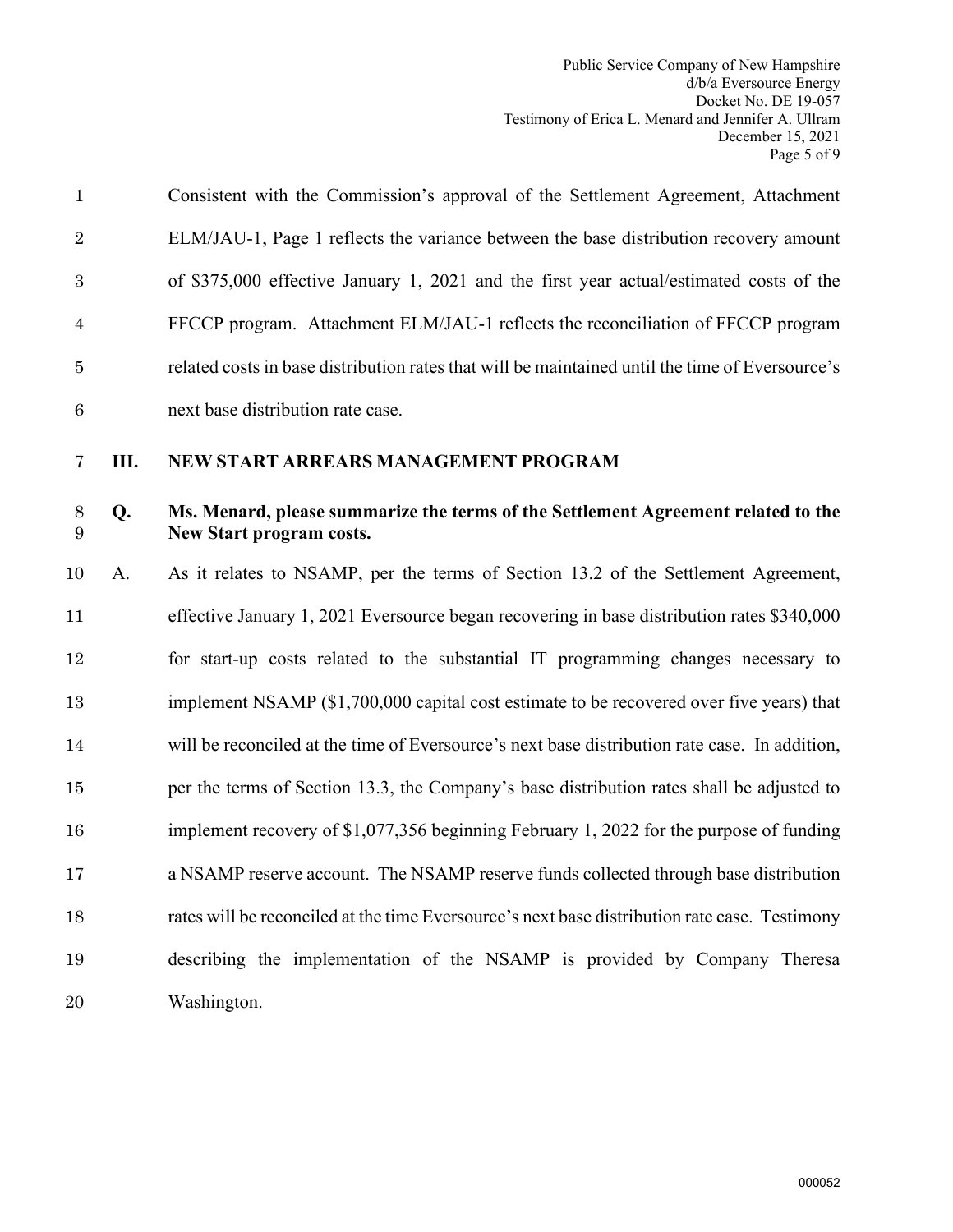# **Q. Please describe the detailed support for the calculation of the base distribution rate recovery related to the NSAMP included on pages 1 and 2 of Attachment ELM/JAU-2.**  A. Consistent with Section 13 of the Settlement Agreement and Order No. 26,433, the Company has prepared Attachment ELM/JAU-2 to reflect recovery of the base distribution rate increase of \$1,077,356 beginning February 1, 2022. Sections 13.2 and 13.3 of the Settlement state the following: **13.2** Initial programming costs for implementing the New Start program shall be recovered in base rates, rather than through the RRA. The Company may recover \$340,000 of program start-up costs in base rates annually beginning January 1, 2021, subject to reconciliation at the time of the Company's next rate case, with carrying charges on the over-or under- recovered balance calculated using the Prime Rate. The Settling Parties acknowledge that implementing the program will require substantial programming changes, and customer and community education, and that, at 16 present, such implementation is targeted to occur in the first quarter of 2022. **13.3** The Company shall be permitted to recover \$1,077,356 in base rates annually beginning February 1, 2022, subject to reconciliation at the time of the Company's next rate case, with carrying charges on the over- or under-recovered balance calculated using the Prime Rate. This recovery shall fund a reserve account for funds collected through rates for the program. Testimony and supporting materials relating to implementing this adjustment to base rates shall be included in the materials submitted with 25 the Company's SCRC filing for effect on February 1, 2022. Consistent with Section 13.3, Eversource requests to implement an increase in base distribution rates of \$1,077,356 as shown in Attachment ELM/JAU-2, Page 3, Line 6, beginning February 1, 2022. Attachment ELM/JAU-2, Pages 2 and 4 reflect the reconciliation of NSAMP related costs recovered in base distribution rates and will be maintained until the time of Eversource's next base rate case.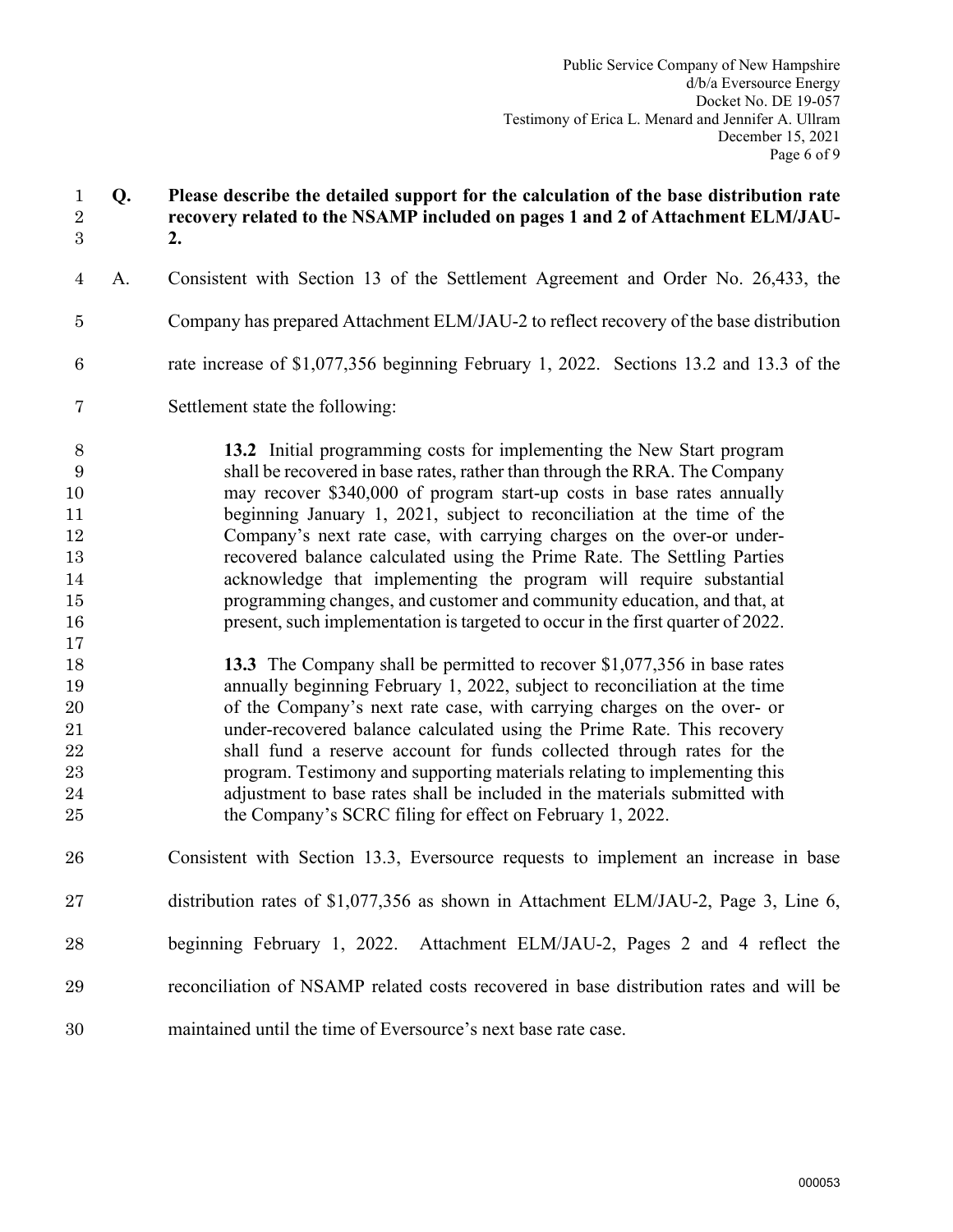### <span id="page-8-0"></span>**IV. RATE AND REVENUE REQUIREMENT CALCULATIONS**

### **Q. Ms. Ullram, please explain how you calculated the rates for this base distribution rate adjustment.**

A. Details of the rate design for each rate class are provided in ELM/JAU-3 to this filing. The Company has allocated the total incremental NSAMP cost amount of \$1,077,356 as shown in Attachment ELM/JAU-3, Page 6, Line 19, to each class using the same allocation methodology used to allocate the Step 1 and Step 2 rate adjustments. That is, the Company calculated an equal percentage increase to each rate class and set rates using the target revenue increase for each rate class.

# **Q. What are the overall revenue and bill impacts related to the rate calculations described above?**

- A. The attachments to our testimony provide the percentage impacts of the rate adjustment to each of the customer classes. Attachment ELM/JAU-3, Pages 1 through 5 shows the overall revenue impacts, Attachment ELM/JAU-3, Pages 6 through 27 shows rate design and resulting rates and revenue by rate class for the rate adjustment, and Attachment ELM/JAU-3, Pages 28 through 50 shows the bill impacts for each rate class. ELM/JAU-3, Page 28 shows a bill impact of \$0.12 per month for a 650 kWh residential customer.
- The rate impacts provided in Attachment ELM/JAU-3, Pages 28 through 50 incorporate the rates reflecting (i) the permanent distribution rates approved in Docket No. DE 19-057 in Order No. 26,433 (December 15, 2020), Order No. 26,439 (December 23, 2020) and Order No. 26,504 (July 30, 2021) and in effect as of August 1, 2021; (ii) the Energy Service 22 rate reflecting rate changes approved in Docket No. DE 21-077 in Order No. 26,491 (June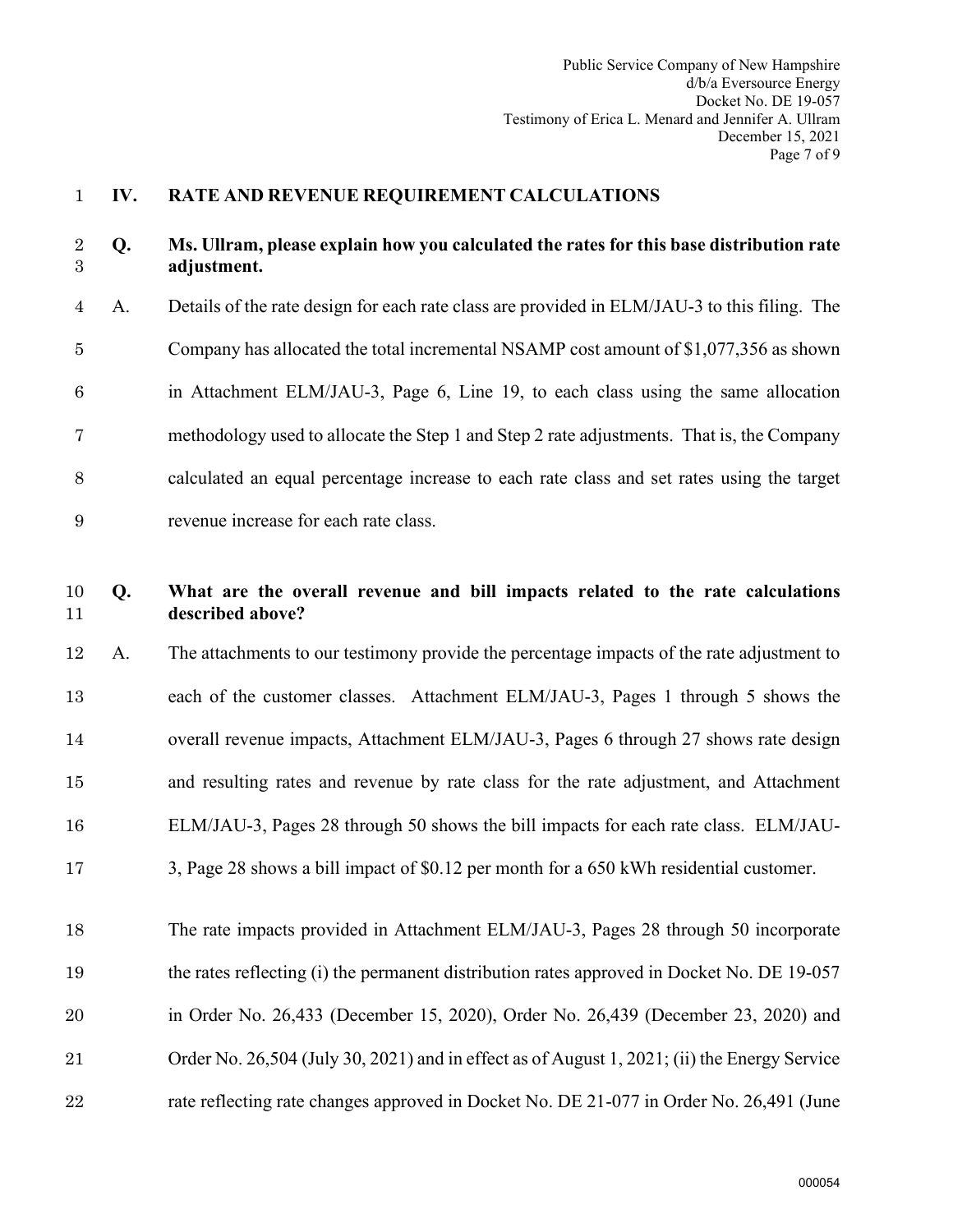| 15<br>16<br>17<br>18<br>19<br>20 | Q.<br>A.<br>Q. | comparison reflects only the change proposed in this instant docket.<br>Are the revenue requirements and rates resulting from implementation of the<br>Settlement Agreement adjustment just and reasonable?<br>Yes. The revenue requirement calculation and resulting rate impacts are consistent with<br>the Settlement Agreement and result in rates that are just and reasonable.<br>Has the Company provided updated tariff pages as part of this filing? |
|----------------------------------|----------------|---------------------------------------------------------------------------------------------------------------------------------------------------------------------------------------------------------------------------------------------------------------------------------------------------------------------------------------------------------------------------------------------------------------------------------------------------------------|
|                                  |                |                                                                                                                                                                                                                                                                                                                                                                                                                                                               |
|                                  |                |                                                                                                                                                                                                                                                                                                                                                                                                                                                               |
|                                  |                |                                                                                                                                                                                                                                                                                                                                                                                                                                                               |
|                                  |                |                                                                                                                                                                                                                                                                                                                                                                                                                                                               |
|                                  |                |                                                                                                                                                                                                                                                                                                                                                                                                                                                               |
| 14                               |                | into the typical bill comparison in Attachment ELM/JAU-3 at this time. The typical bill                                                                                                                                                                                                                                                                                                                                                                       |
| 13                               |                | 2022, however those changes are not approved at this time and have not been incorporated                                                                                                                                                                                                                                                                                                                                                                      |
| 12                               | A.             | Yes. There are several rate changes expected to be proposed for effect on February 1,                                                                                                                                                                                                                                                                                                                                                                         |
| 11                               | Q.             | Is the Company proposing other rate changes for effect on February 1, 2022?                                                                                                                                                                                                                                                                                                                                                                                   |
| 10                               |                | August 1, 2021.                                                                                                                                                                                                                                                                                                                                                                                                                                               |
| $\boldsymbol{9}$                 |                | approved in Docket No. DE 21-029 in Order No. 26,503 (July 30, 2021) in effect as of                                                                                                                                                                                                                                                                                                                                                                          |
| $8\,$                            |                | 2020) and in effect as of January 1, 2021; and (vi) the RRA rate reflecting rate changes                                                                                                                                                                                                                                                                                                                                                                      |
| 7                                |                | (December 21, 2019) and Docket No. DE 20-092 and Order No. 26,440 (December 29,                                                                                                                                                                                                                                                                                                                                                                               |
| $\,6\,$                          |                | rate reflecting rate changes approved in in Docket No. DE 17-136 in Order No. 26,323                                                                                                                                                                                                                                                                                                                                                                          |
| $\bf 5$                          |                | 26,501 (July 29, 2021) and in effect as of August 1, 2021; (v) the System Benefits Charge                                                                                                                                                                                                                                                                                                                                                                     |
| $\overline{4}$                   |                | Mechanism rate reflecting rate changes approved in Docket No. DE 21-109 in Order No.                                                                                                                                                                                                                                                                                                                                                                          |
| $\sqrt{3}$                       |                | 2021) and in effect as of August 1, 2021; (iv) the Transmission Cost Adjustment                                                                                                                                                                                                                                                                                                                                                                               |
|                                  |                | reflecting rate changes approved in Docket No. DE 21-117 in Order No. 26,502 (July 29,                                                                                                                                                                                                                                                                                                                                                                        |
| $\overline{2}$                   |                | 24, 2021) and in effect as of August 1, 2021; (iii) the Stranded Cost Recovery Charge rate                                                                                                                                                                                                                                                                                                                                                                    |